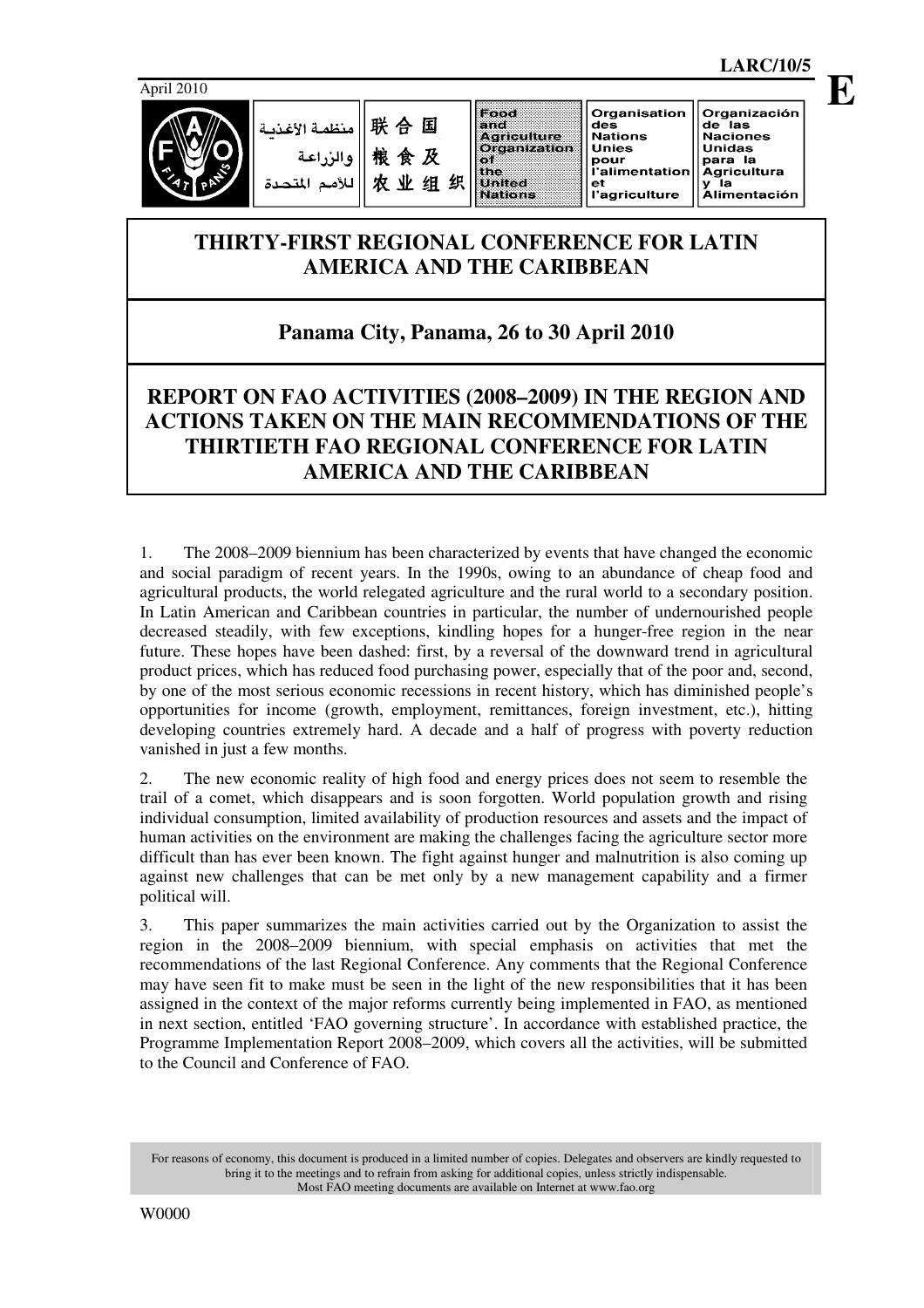#### **FAO governing structure**

4. The Conference stated that, in the framework of FAO reform, the Regional Conferences should assume more relevant functions, as an integral part of the governing structure, in the establishment of programme priorities in the region, as in the supervision and evaluation of those programmes.

5. The Report of the Conference Committee on Follow-up to the Independent External Evaluation of FAO – Immediate Plan of Action (CoC-IEE) is the document defining the guidelines for FAO reform, and details the new roles and responsibilities of the Organization's different Governing Bodies. The Regional Conference, in its new role as Governing Body, takes part in analysing the regulatory framework and the coherence of global (and regional) policies for defining intervention priorities at regional level. The regional priorities interact with the Organization's general framework for defining FAO priorities at global level. Based on an examination of policies and the regulatory framework, the Regional Conference supervises and evaluates the Organization's actions and puts forward recommendations for improving them.

6. The specific amendments to the Basic Texts adopted by the Conference of FAO at its last session in November 2009 have included new responsibilities for the Regional Conferences, one of which is to report to the Council, via the Finance and Programme Committees, on programme and budget issues, including: "(d) To review and advise on the programmes or projects carried out by the Organization which impact upon the region."

# **Food security and Hunger-Free Latin America and the Caribbean Initiative (HFLAC)**

7. The Conference requested that FAO continue to give priority to the fight against chronic undernutrition and child malnutrition and that it map hunger and malnutrition in the region, to identify and mobilize resources for triangular cooperation on food security. The Conference also supported the FAO proposal to set up an Observatory on Food and Nutritional Security, and requested that FAO continue to work in support of the 'Hunger-Free Latin America and the Caribbean Initiative', by means of specific actions (Recommendation 30).

8. Since the Spain-FAO Trust Fund for Latin America and the Caribbean came into operation in 2007, an increasing amount of resources has been mobilized for financing and implementing FAO projects and activities currently being conducted in the region in the sectors of rural development, the fight against hunger and malnutrition and emergency response. The Fund manages 11 ongoing projects worth a total of USD 31 million. These regional projects on food security include the regional programme to strengthen the impact of public policies on the eradication of hunger and chronic child malnutrition (2008–2011), which supports countries (with priority given to Ecuador, Paraguay and Peru) in increasing the impact of their public policies on two fronts: by building institutional capacity to facilitate multisector public action for the efficient and effective implementation of food and nutritional security interventions in areas within those countries with populations living in extreme poverty and with chronic child malnutrition, using the participatory territorial approach; and by training public officials and members of civil society in policy and programme management, based on reciprocity and consensus at both national and territorial levels.

9. In late 2007, conceptual discussions began on the design and implementation of a Regional Observatory of Food and Nutritional Security. Given the situation of rising international food prices, in May 2008 the Observatory started publishing a weekly internal report and a two-monthly bulletin on the food situation in the region. The Observatory also published the document *Panorama del Hambre en América Latina y el Caribe 2008* (Hunger Situation 2008), which is an annual report on the region's medium- to long-term food security and nutrition situation. The report included a map of child malnutrition indicators in Bolivia, and work is now under way to calculate a food and nutritional security index for Bolivia, Colombia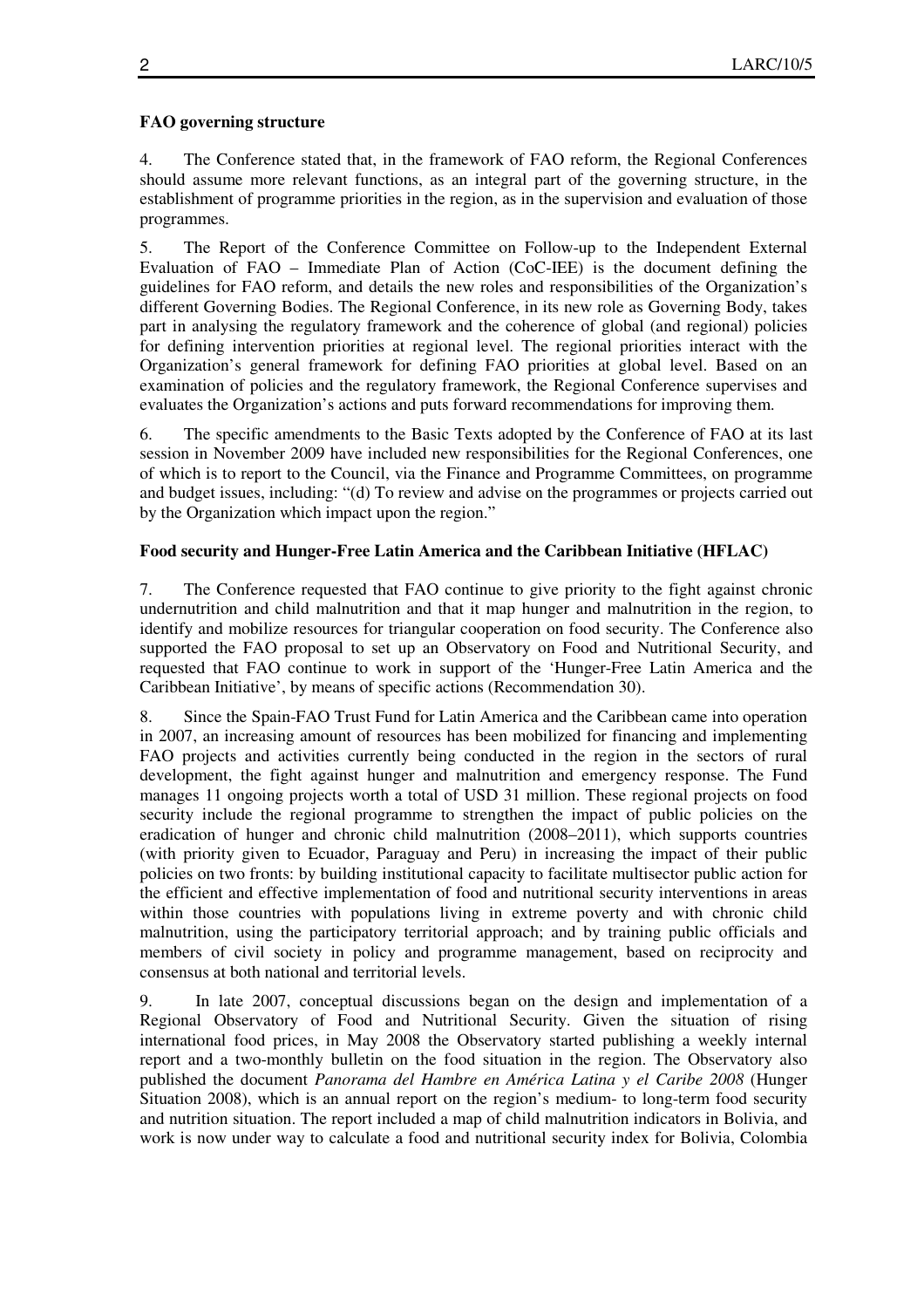and Peru. In September 2008, a regional workshop was held on the GIEWS<sup>1</sup> Workstation as a technology tool for use in the Observatory. In parallel with developing the Regional Observatory, technical and financial support has been given to the national observatories of Colombia, Paraguay, Peru and Uruguay and, in 2009, work commenced with Bolivia, Ecuador, Nicaragua and Central America. In 2009, the Regional Observatory's three regular publications were consolidated and working documents to boost research into food and nutritional security began to be published. The Network of Research and Training in Food and Nutrition Security (REDSAN) is also being strengthened by the launch of the second research contest at the Second International Conference on Food and Nutritional Security Measurement in Household Surveys (Campinas, Brazil, 2 to 4 September, 2009).

10. At the meeting of the Hunger-Free Latin America and the Caribbean Initiative Working Group (GT2025), held in Buenos Aires in October 2008, it was agreed to reinforce the work of the secretariat of the Initiative in the following areas: (1) Parliamentary Front against Hunger (FPH); (2) right to food; (3) support to processes of institutional recognition and coordination of food and nutritional security and exchange of experiences between countries; (4) social mobilization and corporate social responsibility initiatives of regional or subregional scope.

11. In 2008 and 2009, the secretariat of the Initiative, which is supported by project GCP/RLA/160/SPA, promoted the prioritization of food security in national agendas by means of wide-ranging awareness raising activities (Chefs against Hunger, story competition on food security topics (entitled *Descontar el Hambre*), articles, network of leader writers). Work has also been done with Parliaments (appropriate institutional and legal framework, sufficient budgets), including the creation of the Parliamentary Front against Hunger, a process which commenced in 2008. The Front's membership includes such institutions as the Central American, Andean and Latin American Parliaments, together with MPs from more than 20 national parliaments. The Front held its first Forum in Sao Paulo, Brazil in October 2009.

12. In the area of promoting the right to food, progress reports have been produced for 12 countries with a targeted total of 17 by the 2009. In coordination with other FAO units, support has been given to law preparation and discussion processes in Bolivia, Ecuador, Haiti, Nicaragua and Paraguay. Attendance and distance courses in food and nutritional security and the right to food have been promoted, in collaboration with the RLC Policy Training Unit and institutions in the region (Latin American School of Social Sciences [FLACSO], Henry Dunant Foundation, University of Campinas, Colombia's national training service [SENA]) in which more than 4 500 students have participated. Of special note in the area of exchanges of experience on programmes are three seminars on conditional cash transfers held since 2006, to which a fourth was added in November 2009, attended by representatives from 15 countries.

13. The presence of urban and periurban agriculture has been consolidated in the region, where a number of national and local governments have adopted it as a food and nutritional security strategy, including 85 Colombian municipalities. Projects TCP/ARG/3102 and UTF/COL/027 are supporting smallholder farmers in Argentina and Colombia by implementing 'field schools' to improve yields, reduce production costs and ensure product quality, enabling farmers to access the market with their own local trademark and so improve their incomes and food security. Instructional material targeted at smallholder farmers and technicians has been produced, and a conservation agriculture project has been implemented in Guantánamo, Cuba, which has encouraged further activities for promoting its adoption in Cuba, especially in periurban agriculture in provincial centres. Follow-up has also been given to the development of conservation agriculture in Nicaragua.

14. A series of training workshops have been held through the secretariat of the International Plant Protection Convention on revising draft international standards for plant protection measures and strengthening information sharing, providing training on the use of the international plant protection portal. The members' active participation in the implementation of the

 1 GIEWS: Global Information and Early Warning System on Food and Agriculture*.*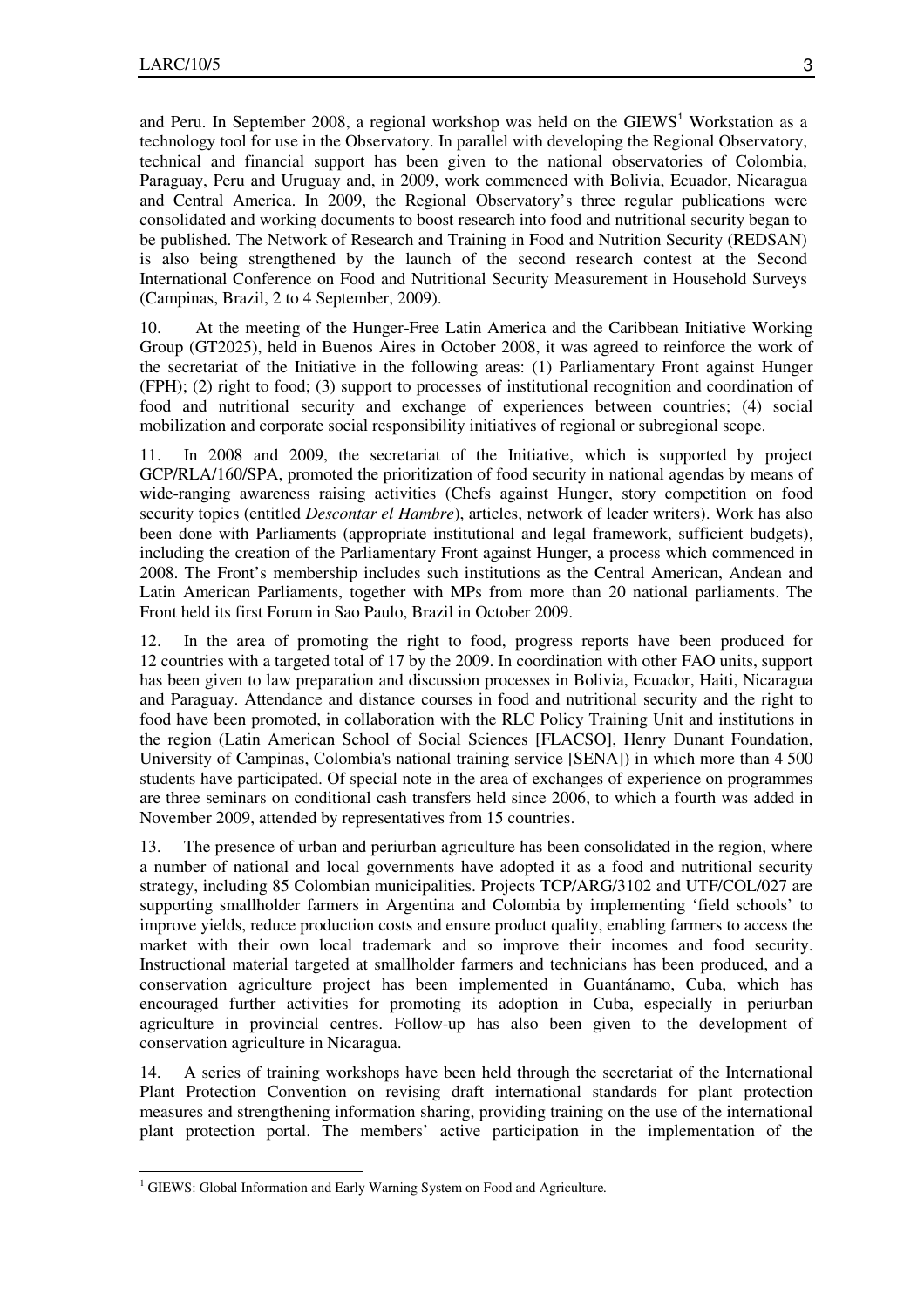Convention has also been promoted and the regional technical committee on forest pest quarantine was set up. Project TCP/PAN/3104 provided support to the Government of Panama in modernizing its agrifood health and safety system.

15. FAO has supported members by means of training workshops on specifications and the establishment of pesticide equivalence in Andean countries. The harmonization and modernization of registration systems has been promoted in Central America. Similarly, training workshops were held to support countries in drawing up plans of action for implementing the Rotterdam Convention. FAO has provided technical assistance and training for performing inventories and supervising tasks of safeguarding and eliminating obsolete pesticides in Paraguay and Bolivia. An assessment of the current status of obsolete pesticides in the countries of the Andean region was also carried out during the biennium.

16. Support was given to strengthening national programmes on plant genetic resources for food and agriculture (PGRFA), with a national diagnosis on the conservation status and use of PGRFA conducted in 20 countries and the establishment of a National Information Sharing Mechanism on Plant Genetic Resources for Food and Agriculture in 15 countries. This, together with the outcomes of the Regional Meeting on the State of Plant Genetic Resources for Food and Agriculture in Latin America and the Caribbean has made it possible to identify strengths and prioritize needs at national and regional levels for the *in situ* and *ex situ* conservation of PGRFA, the management and promotion of diversity in farming systems, plant improvement, and seed production and distribution. Countries contributed to the preparation and publication of the Second Report on the State of the World's Plant Genetic Resources for Food and Agriculture, which was endorsed by the FAO Commission on Genetic Resources for Food and Agriculture in October 2009.

17. FAO has continued its food security activities in the region by means of a Household Survey Programme to provide countries with technical assistance for improving household budget surveys to meet the need to evaluate and monitor the food and nutritional security situation using the Food Security Statistics Module (FSSM). The FSSM is used to produce a set of food security indicators for policy-makers and decision-makers to help to target their poverty reduction programmes and actions more effectively, including the Millennium Development Goal indicator on reducing hunger, using food consumption and income data from national household budget surveys. FAO conducted a regional training activity in Costa Rica in 2008, where officials from more than 12 countries in the region used the FSSM. At national level, the Bolivia and Peru prepared their food and nutritional security status reports as inputs to national food security programmes and to food security surveillance systems. Both countries presented their work at the meeting of the FAO working group on agricultural statistics with the Inter-American Institute for Cooperation on Agriculture (IICA), Rio de Janeiro (Brazil), 10 to 12 November 2009.

# **Fight against child malnutrition**

18. The Millennium Development Goals include government targets for improving schoolchildren's health and nutritional status. One of the priority actions established in the national food and nutritional security policy of some countries in the region has been to incorporate and update food and nutrition curricula in education programmes at different levels.

19. In view of the above and the fact that one government objective is to support and improve knowledge and practices that contribute to family food security, and aware that school is the ideal vehicle for meeting this priority, FAO has been strengthening the basic education curriculum in the area of nutrition and food security, as well as in the use of the school garden as a teaching tool, not just in basic science subjects but in other areas of the curriculum too. This, accompanied by training actions, has provided children, teachers and parents with the necessary knowledge of nutrition and food security to enable them to eat a proper diet in the future and to recognize its importance for maintaining a healthy lifestyle.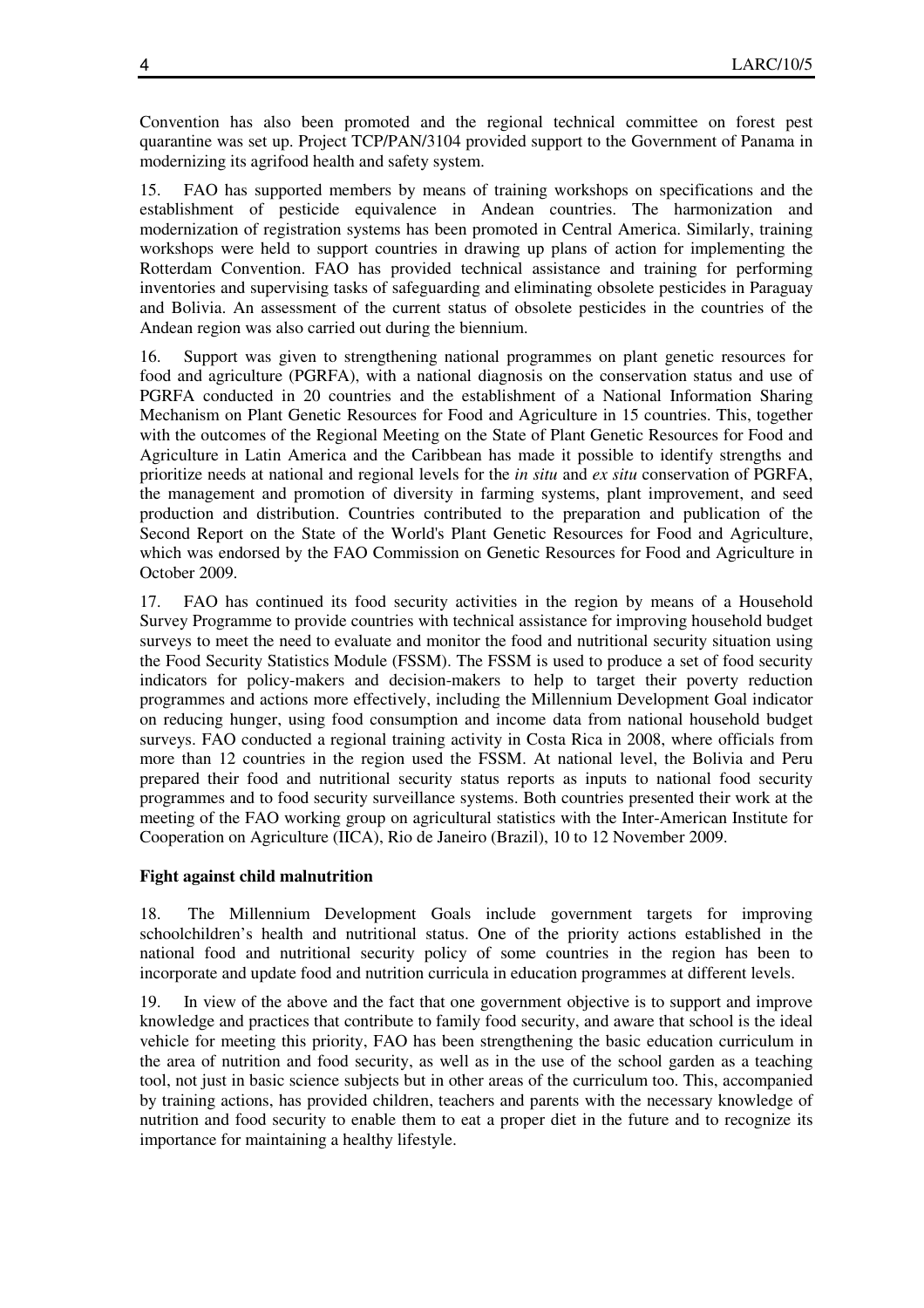20. The educational strategy is based on: supporting teaching practices to improve the dietary knowledge, attitudes, practices and habits of children in basic education; training teachers and families; and producing a series of teaching aids for pupils, teachers and parents in support of this strategy. In addition, it promotes a healthy atmosphere at school by means of healthy school shops *(tiendas saludables)* to promote the sale of healthy food and more nutrient-rich and varied school meals by using food produced at school. Support has been given to the Dominican Republic, Argentina, Chile, El Salvador, Honduras, Paraguay, the Bahamas, and Barbados.

21. In addition to these actions, the household production and consumption of micronutrientrich foods is being promoted, which improves the quality and variety of family diets.

22. Two FAO projects (TCP/ARG/3102) and UTF/COL/027) for the application of good agricultural practices transferred from 'field schools' for growing beans, hothouse tomatoes, leafy vegetables and sugar cane/brown sugar loaf *(panela)* have enabled small family farmers in Argentina and Colombia to market produce under their own local trademark. Their improved yields, lower production costs and higher selling prices, in recognition for better quality, have improved the farmers' incomes and food security. In the department of Antioquia, Colombia, the departmental authorities and FAO are implementing a project to train 125 municipalities and more than 100 producer organizations in good agricultural practices, home gardens, nutrition and marketing.

23. Three-year multisector programmes have been drawn up and financed in Bolivia, Brazil, Colombia, Cuba, El Salvador, Guatemala, Nicaragua and Peru as part of the thematic area Window on Children, Food Security and Nutrition in the Millennium Development Goals Achievement Fund. The systematic linkage of these joint programmes of the United Nations system with food security initiatives, programmes and projects in the respective countries will help to speed up efforts for achieving Millennium Development Goal 1.

24. To cope with the impact of successive crises on the food and nutritional situation of vulnerable groups, it is essential to build the Organization's national, subregional and regional capacity for providing technical assistance to the nutrition plan and livelihoods.

# **Rural and urban agricultural development and small producers**

25. The Conference suggested that FAO provide technical support for the formulation of longterm agricultural and rural development strategies, with a territorial approach and participatory public policies that take into consideration the aspect of access to food.

26. Studies are being conducted into the income dynamic of poor rural households in 13 countries based on the latest household surveys and on labour market and rural poverty policies in five countries. These studies will be used as the basis for formulating assistance to food and nutritional security and rural development policies. Via the GIADR Interagency Working Group for Rural Development in Latin America and the Caribbean, FAO is helping to design, formulate and implement a survey on the rural territorial approach in the public policies of 10 countries, which will serve as the basis for formulating assistance to rural development policies.

27. In the area of agro-industry development, FAO organized the Regional Forum on Agro-Industries in Latin America (Lima, October 2009), which called upon the governments and entrepreneurs of the region's member countries to devise strategies for developing competitive agro-industries that incorporate small- and medium-scale agro-industrial producers and their business organizations as key actors in agrochains. The development of competitive agroindustries is crucial for creating jobs and providing income-generation opportunities, as well as for boosting demand for value-added agricultural products. Their development could provide employment in poor rural areas, not just in traditional farming activities but in other more specialized activities such as processing, packaging, transporting and marketing agro-industrial products.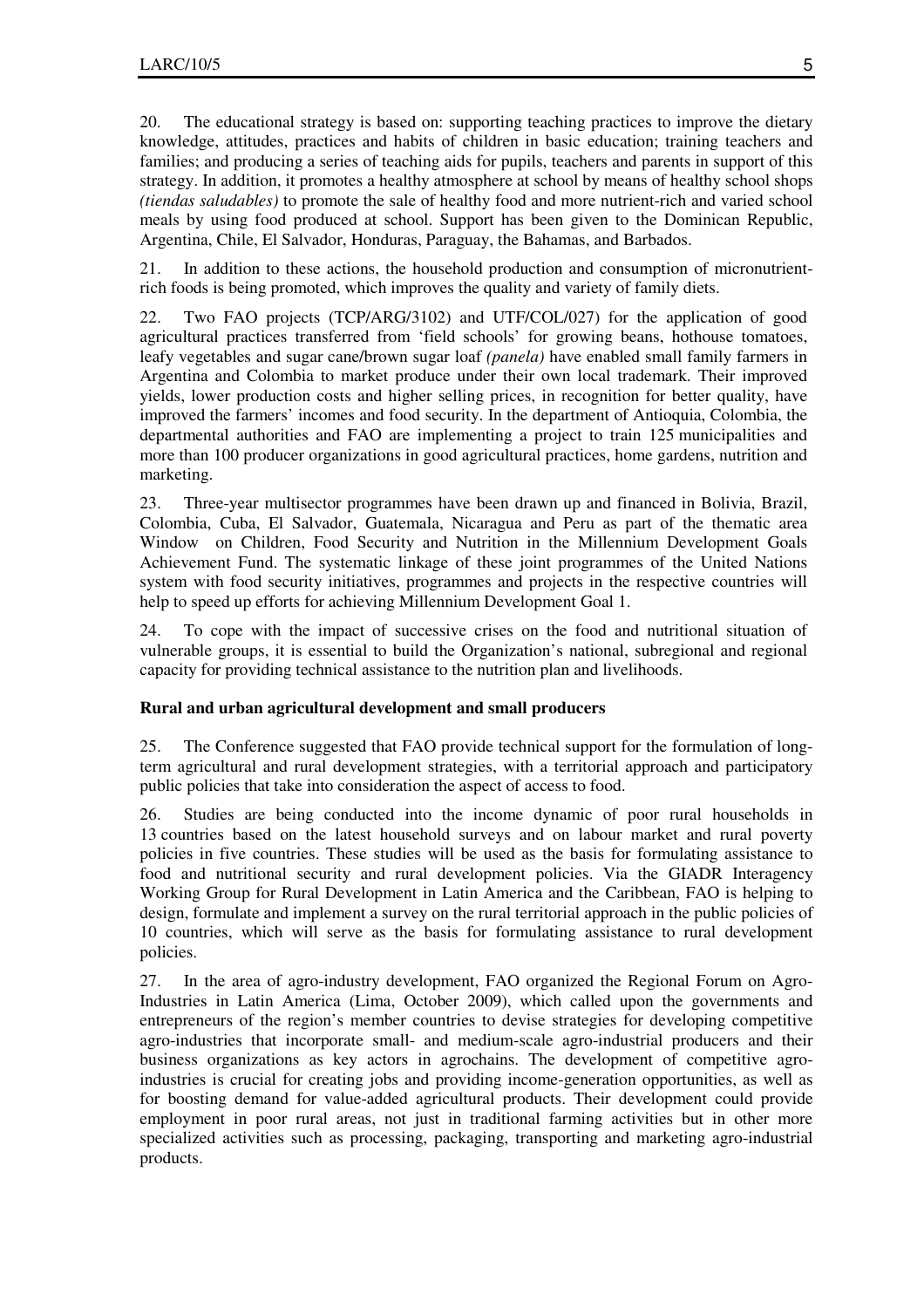28. With respect to the territorial issue, FAO has implemented a country support programme on policies for specific quality linked to geographical origin and traditions in order to assist processes of preserving and enhancing this quality by means of effective rural development mechanisms. Two regional workshops were held on the topic in Santiago (December 2007) and in San José (October 2009). A regional technical cooperation project was developed (TCP/RLA/3211), which was adopted in December 2009 and will start to be implemented in 2010.

29. In the agro-industrial area, a training manual on cost-effective management tools for improving food quality and ensuring food safety was developed for small- and medium-scale agro-industrial entrepreneurs. It identifies low-cost, practical and effective management tools to help small and medium agro-industries to build their capacity for producing safe, high-quality processed fruit and vegetables. The manual was used in four training workshops, the first of which was for training trainers in Central America (January 2007), after which national workshops were held for technicians and managers of small and medium fruit and vegetable agroprocessing industries in Nicaragua (February 2007), Honduras (February 2008) and Guatemala (February 2009). Under this Norwegian-financed project, training courses were implemented in Nicaragua, Honduras and Guatemala during the aforementioned period in order to disseminate combined techniques for fruit and vegetable preservation. This enabled training to be given to technicians and small- and medium-scale fruit and vegetable agroprocessors. The training manual on fruit and vegetable preservation using combined techniques was distributed during these courses and a CD on post-harvest fruit and vegetable management was presented and distributed. In addition, laboratories were equipped with gauges/instruments for measuring water activity and beneficiaries were trained in the laboratories (Nicaragua and Guatemala).

30. FAO supported the institutionalization of value chains in Costa Rica. A conference on value-chain financing was held for the entire region and a bilingual publication was produced, as well as a course in Spanish.

31. In the past biennium, the presence of urban and periurban agriculture in the region has been consolidated. Following several years of FAO work with national technicians and small producers, a number of national and local governments have adopted urban and periurban agriculture as a food and nutritional security strategy. In 85 municipalities of Colombia, this has increased fruit and vegetable consumption significantly (from 47 grams to 63 grams per person per day), as the result of six months of training and the implementation of demonstration centres to put into operation thousands of home gardens producing 18 species of fruit and vegetables, which are supplementing the diet by means of innovative preparation, preservation and consumption techniques. The aim is for consumption to have risen to 200 grams per person per day in three years' time. A noteworthy case is Brazil, where the recent national urban and periurban agriculture policy is linked with other socio-economic policies in the Social Safety Net, which covers all Brazilian states. Recent progress has also been made in supporting the implementation of local/national urban and periurban agriculture programmes in Bolivia, Colombia, Argentina, Ecuador and Mexico, in which FAO has facilitated the process and trained local human resources. By means of the Medellín Declaration and the 2010–2012 Urban and Periurban Agriculture Agenda, concluded in 2009, these and other countries of the region, together with civil society organizations, researchers, academics and producer organizations, agreed to continue with sustainability actions for institution- and capacity-building and for increasing research investment aimed at developing new technologies for the sustainable intensification of urban and periurban agriculture.

32. A subregional workshop on local convenience stores as allies for feeding poor urban areas in Latin America was held Medellín, in December 2009, and the Medellín Declaration on support for local convenience stores was drawn up. The aim of the workshop was to understand the role of local convenience stores in Latin America and to formulate guidelines for central and local public policies and action programmes that would incorporate them into strategies for food supply and distribution in urban centres. The core input for making public policy recommendations on the matter was the information contained in an FAO socio-economic analysis of food shops in poor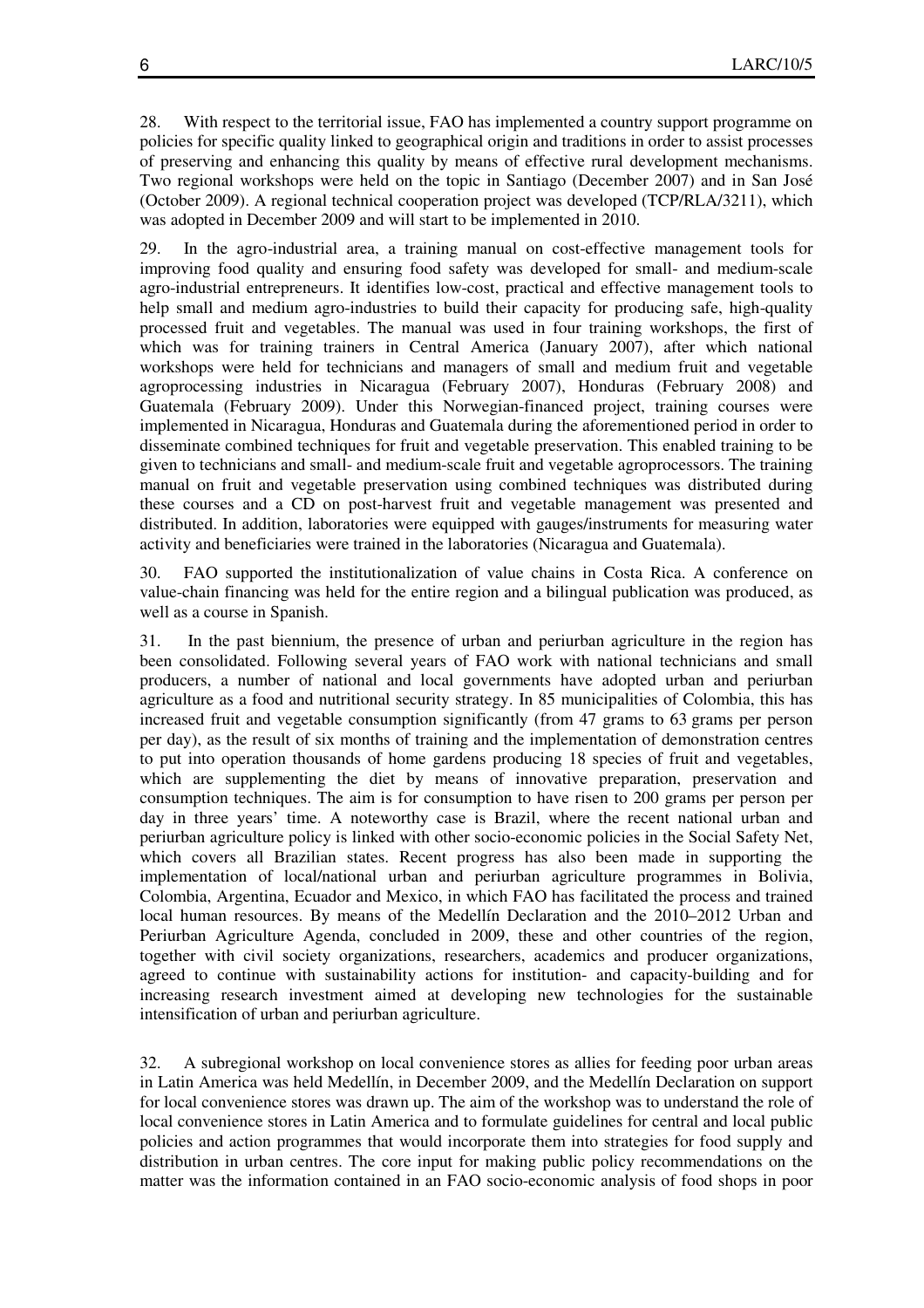urban areas of Latin America, based on surveys in eight Latin American cities: Buenos Aires (Argentina), Asunción (Paraguay), Río de Janeiro (Brazil), Tarija (Bolivia); Lima (Peru), and Manizales, Medellín and Soacha (Colombia).

33. Technical assistance was provided to city councils in Colombia for formulating policies and strategies to boost food supply and distribution to poor urban families. Under project TCP/COL/3202 on strategies for food supply and distribution to the cities of Bogotá, Medellín and Manizales, studies were conducted on the market integration of small producers, the informal food sector and marketing infrastructure, and policy documents and plans of action were drawn up for implementation by city councils. The project placed much emphasis on training technical and executive council staff.

# **Natural emergencies**

34. The Conference recommended (recommendation 11) that FAO give priority support to building national capacity to respond to emergencies resulting from natural disasters. Such support should include an expansion of national capacity to engage in activities of prevention and early warning, mitigation, assistance to vulnerable groups and rehabilitation and reactivation of agricultural production.

35. Under technical cooperation projects and other projects financed by the European Commission and Spain, some countries of Latin America and the Caribbean have received FAO assistance for disaster prevention and mitigation, as well as for emergency response and rehabilitation in the agriculture sector. In the 2008–2009 biennium (figures up to July 2009), a total of USD 55 million was mobilized for actions in response to disasters caused by hurricanes, tropical storms, cold waves, earthquakes and transboundary animal diseases, as well as to the crisis caused by food price rises. These actions have included assisting populations in recovering their farming livelihoods, reactivating food production, and activities aimed at improving disaster preparedness, mitigation and response.

36. Owing to the greater frequency and intensity of disasters and damage incurred in the agriculture sector, the governments of Latin America and the Caribbean are increasingly requesting FAO support to build their local capacity for agriculture sector risk management. In response to these requests, the strategic priority of the FAO Emergency Operations and Rehabilitation Division is to strengthen national and regional emergency and rehabilitation coordination units, as well as to incorporate into their projects activities that help to boost local risk management capacity-building.

37. Specific risk management projects are under way in four Andean countries (Bolivia, Ecuador, Colombia and Peru), as well as in Honduras, the Dominican Republic and Belize. Projects are being implemented to build the capacity of the region's veterinary services in the control and prevention of transboundary animal diseases*.*

# **Support to Haiti**

38. The Conference urged FAO to significantly broaden and intensify its support activities to Haiti, including the promotion and facilitation of South-South cooperation. The Conference reiterated that technical cooperation with Haiti should continue to be an FAO priority in the region.

39. FAO has increased its presence in Haiti significantly. The programme of work for the country during the 2009–2012 period provides for a total investment of more than USD 61 million. USD 35.3 million of this sum have already been financed and/or identified, and financing for the remaining USD 25.6 million is being sought. The Organization is using the new national programming instrument to cooperate with technical support and financial institutions to improve the coordination of activities. Since 2007, FAO has also been working with other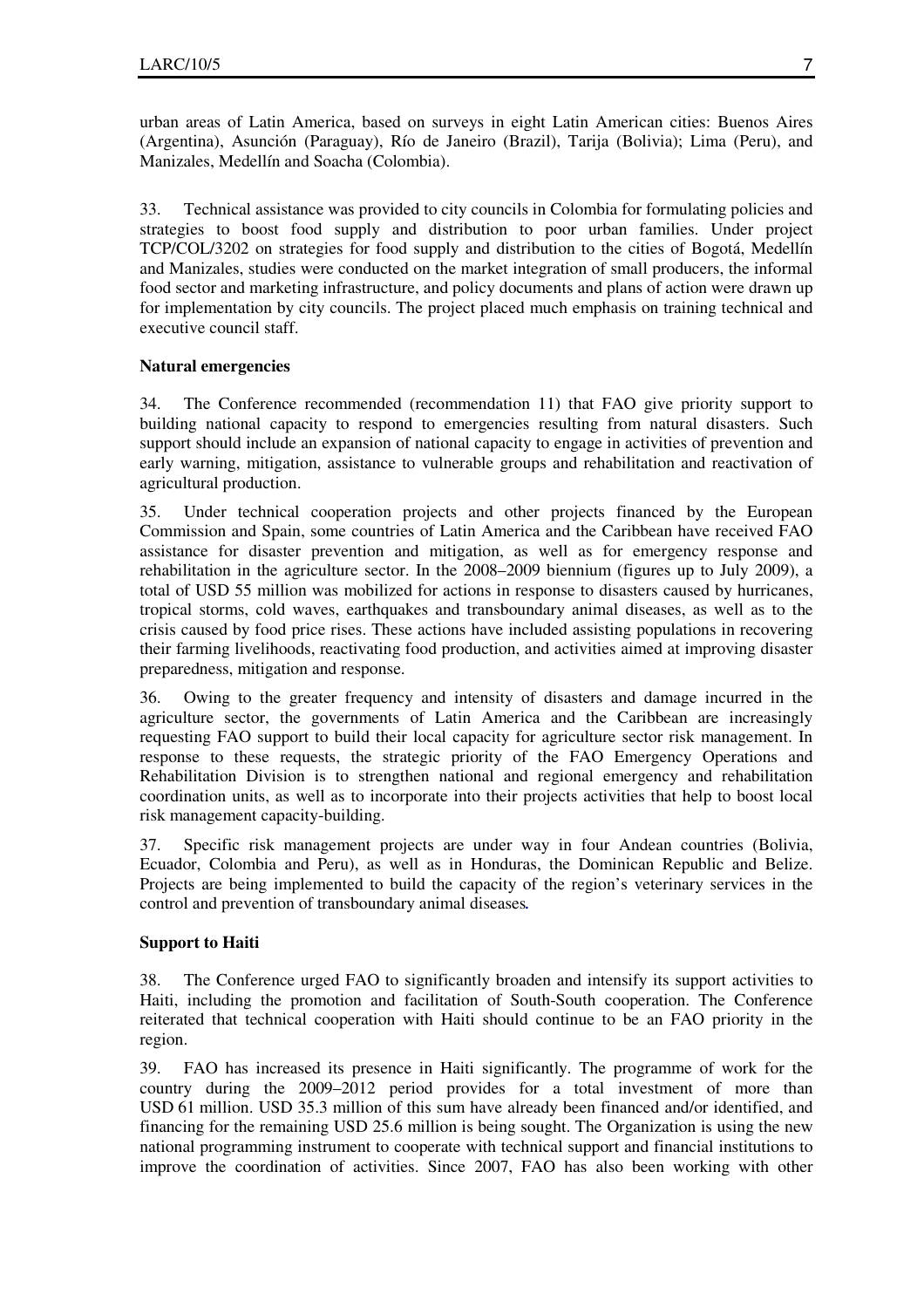international organizations to strengthen Haiti's Ministry of Agriculture, Natural Resources and Rural Development (MARNDR) and to improve the performance of international cooperation in the agriculture sector. The priority interventions in the country are:

 *Agriculture and rural development* 

- Institutional capacity-building in the agriculture sector.
- Promotion of sustainable agriculture and improved land management.
- Recovery of agriculture.
- Modernization of rural infrastructure.
- Promotion of fisheries and aquaculture.
- Recovery of agro-industry.
- Strengthening the production support structure.
- Promotion of a new marketing strategy.
- Increased access to financing for smallholder farmers and comparison of the effects of the financial and economic crisis.

 *Environment, risks and natural disasters* 

- Sustainable management of water resources and catchment basins.
- Reduction in the environmental vulnerability of the poor, and adaptation to climate change.

 *Food and nutritional security* 

- Strengthening national food policies.
- Strengthening food and nutritional security support structures.

# **Latin American and Caribbean Forestry Commission (LACFC)**

40. The Conference requested that the LACFC pursue lines of work on payment for environmental services, sustainable forest management, including the responsible management of forest plantations, the prevention of wildfires and the management of forest statistics, including information on environmental variables.

41. Training documents have been prepared on payment for environmental services, especially in conservation areas.

42. As part of the UN-REDD Programme<sup>2</sup>, actions have been initiated in Bolivia, Panama, and Paraguay in order to support the countries in the preparation process for employing mechanisms defined in the United Nations Framework Convention on Climate Change for reducing emissions from deforestation and forest degradation. This preparation process includes such activities as performing national inventories, determining emissions levels and strengthening governmental organizations connected with forests and climate change. The processes are widely participatory and include civil society organizations and indigenous peoples.

43. A regional study was undertaken to identify best practices in sustainable forest management, following which a panel of experts from Latin America and the Caribbean analysed 41 cases submitted by individual countries and selected 25 success stories. The project is considering using these cases to promote sustainable forest management in the region. In addition, FAO is implementing a technical cooperation project to build the capacity of Southern Cone countries to monitor, evaluate and report on progress made in sustainable forest management.

44. FAO, jointly with countries in the region, prepared voluntary guidelines for the responsible management of planted forest. A Southern Cone subregional workshop on the responsible management of planted forest was held in Buenos Aires, Argentina, in October 2008 to support

 $\overline{a}$ <sup>2</sup> UN-REDD: United Nations Collaborative Programme on Reducing Emissions from Deforestation and Forest Degradation in Developing Countries.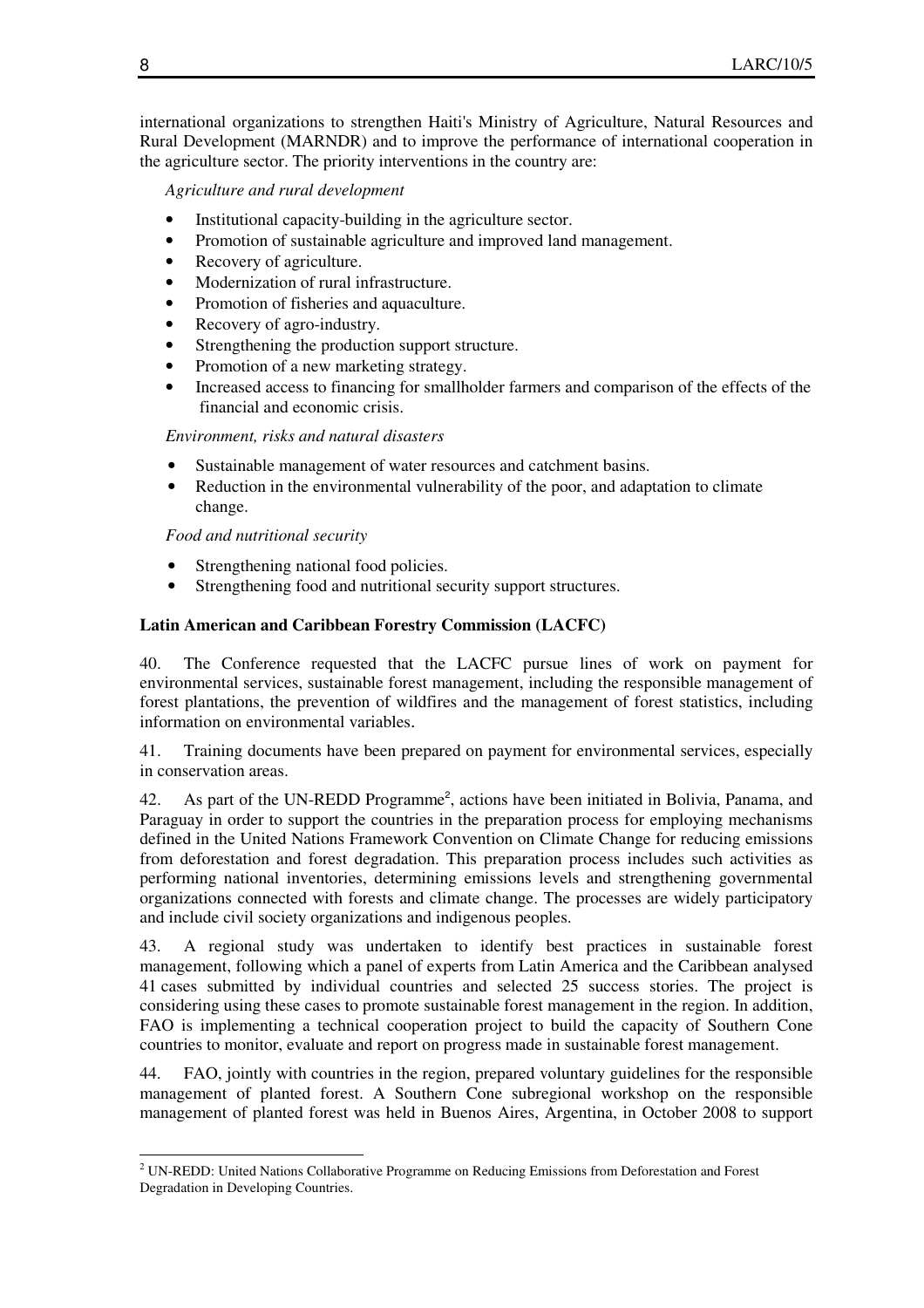implementation of the voluntary guidelines. Prior to that, in September 2008, five national workshops were held in Concepción (Chile), Asunción (Paraguay), Montevideo (Uruguay), Buenos Aires (Argentina) and São Paulo (Brazil).

45. Colombia and Brazil conducted bilateral technical training activities and Brazil supported Bolivia in the matter of forest fires. This cooperation is based on an FAO-supported Regional Cooperation Strategy on Fire Management, which includes subregional networks formed between countries of Central America, the Caribbean and South America respectively.

46. In Nicaragua several emergency and technical cooperation projects have been carried out on community-based integrated fire management to prevent wildfires, as the risk has increased considerably as a result of hurricanes and forest pests. Some projects are still ongoing.

47. A training manual on integrated fire management is being translated into Spanish. The translation is being done through Chile's National Forest Corporation (CONAF) and the manual is expected to be used widely by countries in the region.

48. The voluntary fire management guidelines drawn up between 2005 and 2007 are still in great demand in Latin America. In 2008 and 2009, approximately 2 000 copies were distributed to national and international non-governmental organizations, as well as to government agencies.

49. The Forest Resources Development Service, the Subregional Office for the Caribbean and the FAO Representation in Cuba are defining a support project for the fire management sector in Cuba via the Technical Cooperation Programme Facility (TCPF).

50. In March 2009, the *State of the World's Forests 2009* was published, which reports on global forest statistics, especially environmental variables. In 2008, FAO published the latest *Yearbook of Forest Products*.

51. FAO continues to support countries in the region in performing forest inventories, including Honduras, Nicaragua and Guatemala, Brazil, Ecuador, Paraguay and Peru.

52. In September 2008, the Southern Cone Countries' Network on Invasive Forest Species was set up with its secretariat in Asunción, Paraguay, and a forest protection and health programme is being established.

# **Commission on Livestock Development for Latin America and the Caribbean (CODEGALAC)**

53. The Conference requested FAO technical support for updating animal health laws and regulations, strengthening national veterinary services and systematically recording environmentally sustainable livestock development experiences.

54. FAO supported the formulation of investment projects for strengthening the animal health programmes of expanded MERCOSUR countries by means of project TCP/RLA/3108 (completed). The specific outcome of FAO assistance has been technical collaboration with the agriculture and livestock ministries of expanded MERCOSUR countries in drawing up a Regional Animal Health Programme that includes investment projects for building the capacity of animal health services in each member country and of regional coordination bodies.

55. Two FAO technical cooperation projects have been formulated and approved to support: the subregional coordination mechanism for the eradication of foot and mouth disease from the Andean Community; the harmonization of regulations and reinforcement of policies and strategies in programmes for the eradication of foot and mouth disease from Andean countries, including the revision of legal frameworks; and capacity-building of the five countries' veterinary services (the projects, with a budget of USD 6.75 million, started up in August 2009). These projects are financed by Spanish and Italian cooperation agencies.

56. Successful sustainable livestock development experiences in the region were compiled and systematically recorded, resulting in the FAO publication in Spanish *Ayudando a desarrollar una ganadería sustentable en Latinoamérica y el Caribe: lecciones a partir de casos exitosos*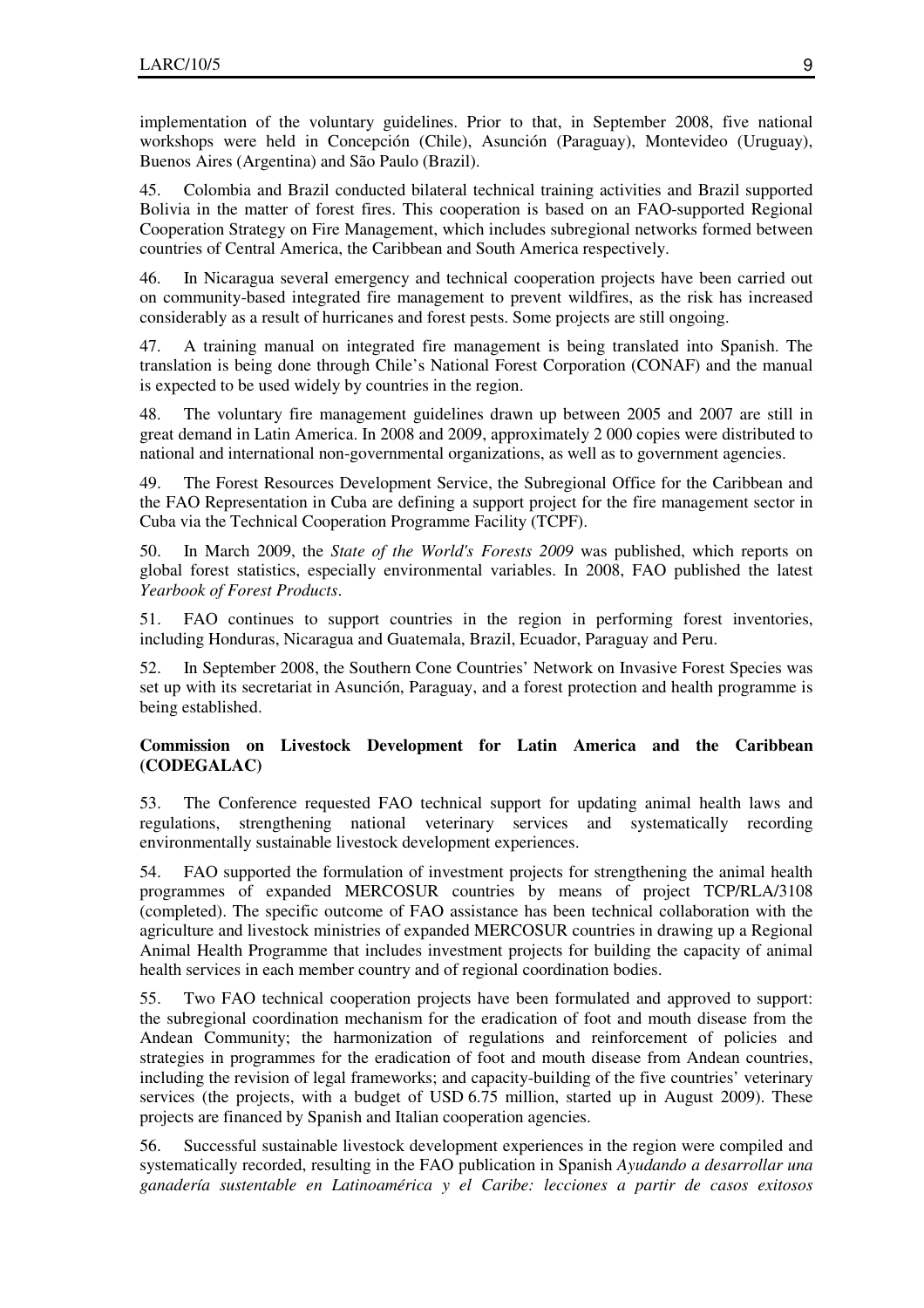('Helping develop sustainable livestock production in Latin America and the Caribbean: lessons from successful experiences'). Hard copies of the document were distributed and an electronic version was posted on the FAO web page.

57. An Ad Hoc Group on Sustainable Livestock Production has been established in the framework of CODEGALAC-Southern Cone and a pilot study has been initiated in five countries for validating a model to estimate costs and fringe benefits of recovering degraded grasslands, with the participation of research centres in Brazil (EMBRAPA<sup>3</sup>), Argentina (national agriculture and technology institute [INTA]), Uruguay (national institute for agricultural research [INIA]), Chile (University of Chile) and Colombia (Colombian corporation for agricultural research [CORPOICA]).

58. A portal on sustainable livestock production and climate change was designed and is hosted on the FAO-RLC web page, and the first electronic forum was held on climate change, as recommended by the CODEGALAC meeting in Brasilia. An agreement was also signed to support Chile's national climate change policy, and an international workshop on livestock production and climate change was held in Santiago, Chile, with FAO support.

59. In March 2009, a group workshop was held in Santiago (Chile) to evaluate technologies for the recovery of degraded grasslands and soil and the use of indicators to monitor the problem, using the proven methodology of EMBRAPA (Brazil). The primary objective is to reduce pressure for more land and greenhouse gas emissions, while at the same time slowing deforestation by increasing per hectare productivity and profitability, associating crops and legumes with pasture and using good soil management practices, all of which results in a sustainable livestock system.

60. At the meeting in Quito in November 2009, it was proposed to request FAO technical and professional assistance to facilitate partnership-building for implementing programmes on the recovery of degraded areas and on climate change adaptation and mitigation. Further efforts aimed at the public/private sector of each country in the region, included: boosting investment in research and sustainable development; increasing the commitment to develop integrated tree– crop–livestock farming systems; raising stakeholder awareness of the priority of these issues; identifying areas at higher risk of natural resource degradation and supporting technology transfer to ensure that small producers have access to the value chain; as well as fostering the production of animal protein by small rural households, promoting their involvement in associations and community organization processes and encouraging sustainable production systems by means of credit or financing packages.

# **Food safety and Codex Alimentarius**

 $\overline{a}$ 

61. The Conference urged FAO to continue and to broaden its support to technical capacitybuilding in the countries of the region, both to enhance their participation in the formulation of standards and to facilitate implementation of those standards.

62. FAO provided financial support to enable delegates from all countries in the region to take part in the training workshop prior to the Codex Coordinating Committee for Latin America and the Caribbean (CCLAC 2008). During 2008 and 2009, FAO undertook numerous regional activities on common priority issues (workshops/seminars/training courses) in support of technical capacity-building in countries of the region, both to enhance their participation in drawing up standards and to facilitate their implementation of those standards. They included: risk analysis; design of policies and strategies for food safety control systems; risk-based inspection; hazard analysis and critical control point (HACCP) systems for small- and medium-sized enterprises; assistance with effective food safety and agrifood health control systems to comply with the requirements of international regulations on the application of sanitary and phytosanitary

<sup>3</sup> The Brazilian agricultural research corporation EMBRAPA, for its acronym in Portuguese: *Empresa Brasileira de Pesquisa Agropecuária.*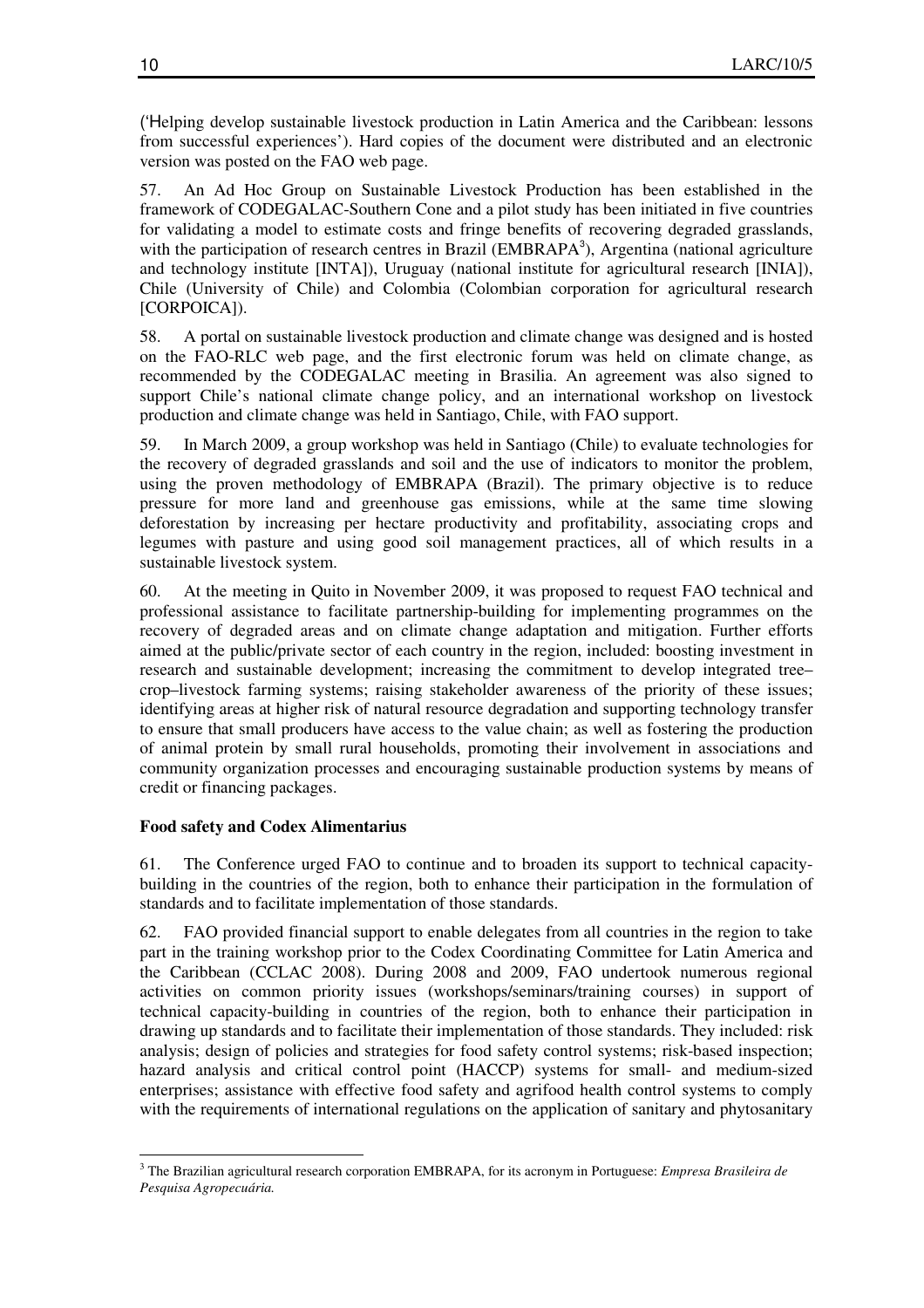standards; strengthening institutional management (legislation, inspection, laboratories, management personnel, communication) for the implementation of science-based standards; microbiological safety assessment; good hygiene practices for food handlers and a database on risk assessment of *Vibrio* spp bacteria in seafood; biosafety of genetically modified foods; risk analysis of food contaminants; safety of livestock feed and rations; determination of equivalence in SPS measures and systems; private plant protection, animal health and food safety standards; sampling for mycotoxins; food quality linked to geographical origin and traditions. More than 20 specific Codex courses were given: enhancing participation in Codex activities; Codex new electronic tools; the Codex process and you; support to Codex contact points and committees in the region; Codex for inspectors; Codex for food producers.

63. The following materials were produced in Spanish, English and French to support capacitybuilding activities in the region: a manual on good hygiene practices in the preparation and sale of street food in Latin America and the Caribbean – training package with local examples, case studies and a CD-Rom; a manual on safety assessment of genetically modified foods; analysis of food safety risks – food safety guide for national authorities; guidelines for HACCP application in small and/or less developed enterprises; and a manual on risk-based inspection systems.

64. Projects and/or direct technical assistance in the areas of food safety and Codex Alimentarius are currently under way in the following countries of the region: in Guatemala and Honduras, for improving nationwide safety and quality in the food chain and Codex guidelines; in Guatemala, for assessing capacity and support for the national food control system; in Haiti, Belize and El Salvador, for strengthening the biosecurity framework and for case studies of national policies; in Cuba, for building capacity in food risk analysis; in Chile, for risk analysis and for developing material for an electronic course on *Vibrio* risk assessment; in Panama, for strengthening the animal health, plant protection and food safety system; in the Dominican Republic, for strengthening agrifood competitiveness and laboratory quality assurance; in Trinidad and Tobago, for strengthening the national food safety and agrifood health system; in Jamaica, for establishing the National Codex Committee; in Haiti, for rehabilitating the food laboratory; in Barbados and the eastern Caribbean, for HACCP-based inspection of street food. Direct technical assistance was provided to new food safety agencies/systems in Panama, the Dominican Republic, Trinidad and Tobago and Chile. Two regional projects are in the process of being approved: assistance in designing and/or strengthening food safety policies; and food quality linked with geographical origin and traditions in Latin America.

65. The Conference requested that FAO support the appropriate dissemination of all phases of Codex activities and results.

66. A number of dissemination and communication activities were conducted on Codex and issues related to food safety and quality, including more than ten FAO/WHO electronic courses on 'Enhancing participation in Codex activities', available on CD-Rom in Spanish and English<sup>4</sup>. Two FAO/RLC electronic courses were designed and are regularly delivered: one on hygienic food handling, which provides tools to ensure food safety and information on Codex basic codes of hygiene<sup>5</sup>; and the other on food safety control systems, which outlines general concepts of food control systems and reviews their components, Codex international standards, case studies and good practices. The FAO/RLC communication campaign *Eat safely* was launched in Latin American and Caribbean countries to prevent food-borne diseases. The campaign provides information in English (*Eat safely*), Spanish *(Come sano)* and French (*Mange sain*) for all Latin American and Caribbean countries on good food safety practices and healthy eating, including food handling and preparation in the home following Codex guidelines<sup>6</sup>.

 $\overline{a}$ 

<sup>&</sup>lt;sup>4</sup> See http://www.fao.org/ag/agn/agns/capacity\_elearning\_codex\_es.asp

<sup>&</sup>lt;sup>5</sup> See http://www.rlc.fao.org/nucleo/.

<sup>6</sup> The campaign materials are available in English (under the heading *Material de difusión*) at http://www.rlc.fao.org/es/prioridades/sanidad/comesano.htm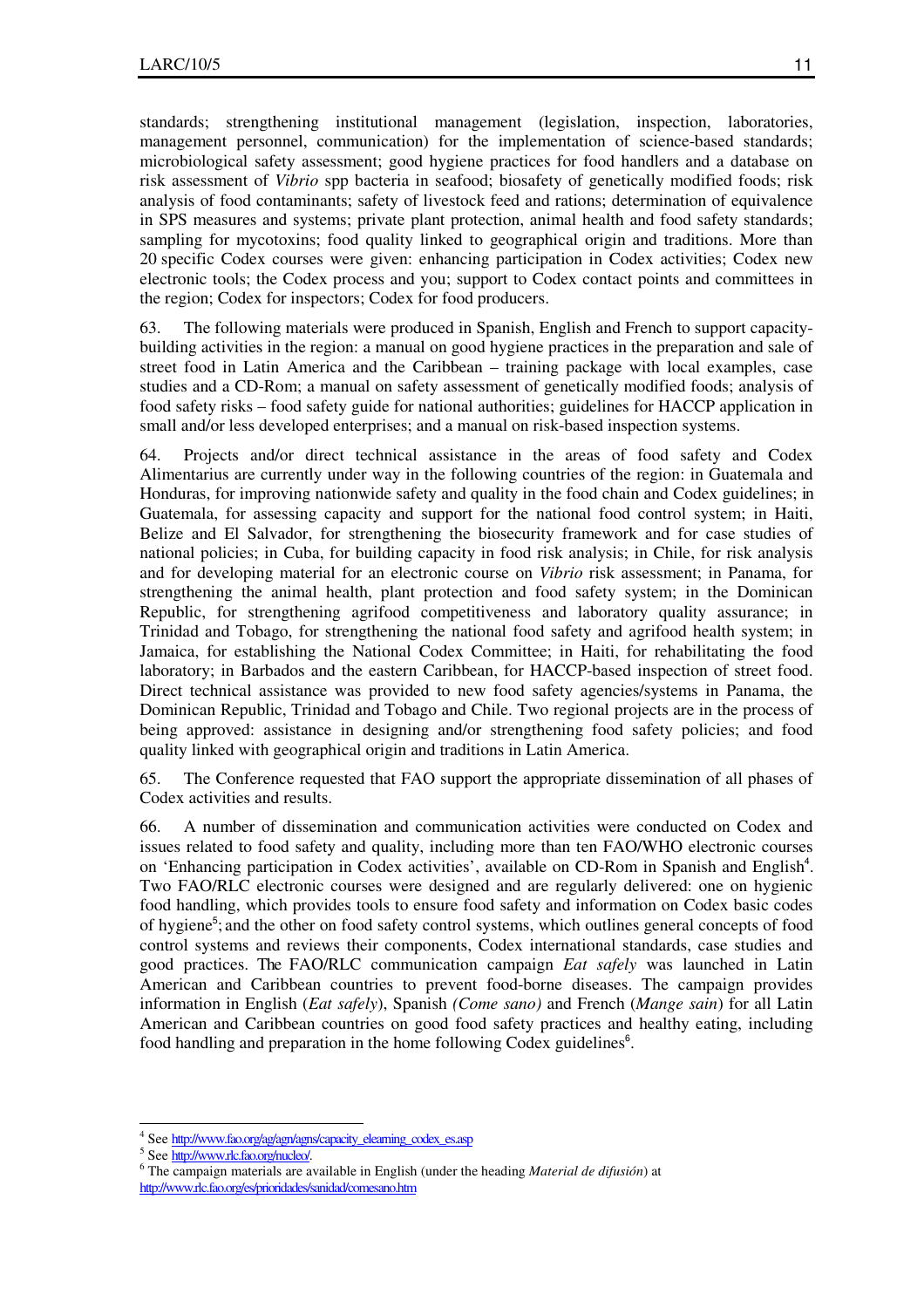67. Information exchange mechanisms have been strengthened through the input of regional data and content into the International Portal on Food Safety, Animal and Plant Health<sup>7</sup> and the International Food Safety Authorities Network (INFOSAN)<sup>8</sup>. The Emergency Prevention System for Transboundary Animal and Plant Pests and Diseases (EMPRES)<sup>9</sup> has been expanded to include food safety (Emergency Prevention System for Food Safety [EMPRES Food Safety]).

68. In 2009, FAO published a food safety report in Spanish in the *Agricultural and Food Engineering Technical Report* series (No. 6), with case studies on food-borne diseases and their socio-economic impact in Costa Rica, El Salvador, Guatemala, Honduras and Nicaragua.

# **International Conference on Agrarian Reform and Rural Development (ICARRD)**

69. The Conference requested that FAO redouble efforts to disseminate the conclusions and support the implementation of ICARRD recommendations, and stressed that FAO should continue to promote follow-up to ICARRD in the region, creating regional arenas of cooperation and exchanges of experience and supporting those that already existed. The Conference also underlined the fundamental role of policy dialogue between governments and civil society, and recommended that FAO promote mechanisms of dialogue that would lead to the consolidation of arenas and the realization of appropriate channels for the participation of social movements in the design of public policies.

70. FAO has developed a series of initiatives on ICARRD-related issues. One is project GCP/173/RLA/BRA on strengthening civil society in the areas of family farming and access to renewable natural resources, supported by the Government of Brazil. The project is promoting the organization, jointly with the International Planning Committee for Food Sovereignty, of six national policy dialogues to discuss rural development issues and the establishment of work programmes involving social movements, the respective governments of each target country and FAO. The project also provides for the implementation of an action programme to increase the dissemination and awareness of ICARRD results in the different relevant arenas, by means of the participation of land-related civil society organizations.

71. FAO, jointly with more than 50 social movements, prepared project TCP/3209/RLA, adopted in July 2009, to support follow-up to the International Conference on Agrarian Reform and Rural Development: new challenges and options for revitalizing rural communities in South America. The project aims to build the technical and policy-making capacity of leaders of agrarian reform-related social movements to enable them to take part in public policy-making. The project focuses on farmer, fisher, indigenous, women and youth leaders in Argentina, Paraguay, Uruguay and Venezuela, by developing guidelines for training, sharing experience and systematizing good practice in the area of access to land.

72. FAO has committed its support to the functioning of the MERCOSUR Special Meeting on Family Farming (REAF) and operates as an advisory body on family farming matters. FAO participates and provides technical support to the development of the land-access group, in which the land-access institutions of expanded MERCOSUR countries and land-related social movements also participate.

 $\ddot{\phantom{a}}$ 

<sup>&</sup>lt;sup>7</sup> See http://www.ipfsaph.org/En/default.jsp

<sup>8</sup> INFOSAN: International Food Safety Authorities Network

<sup>9</sup> EMPRES: Emergency Prevention System for Transboundary Animal and Plant Pests and Diseases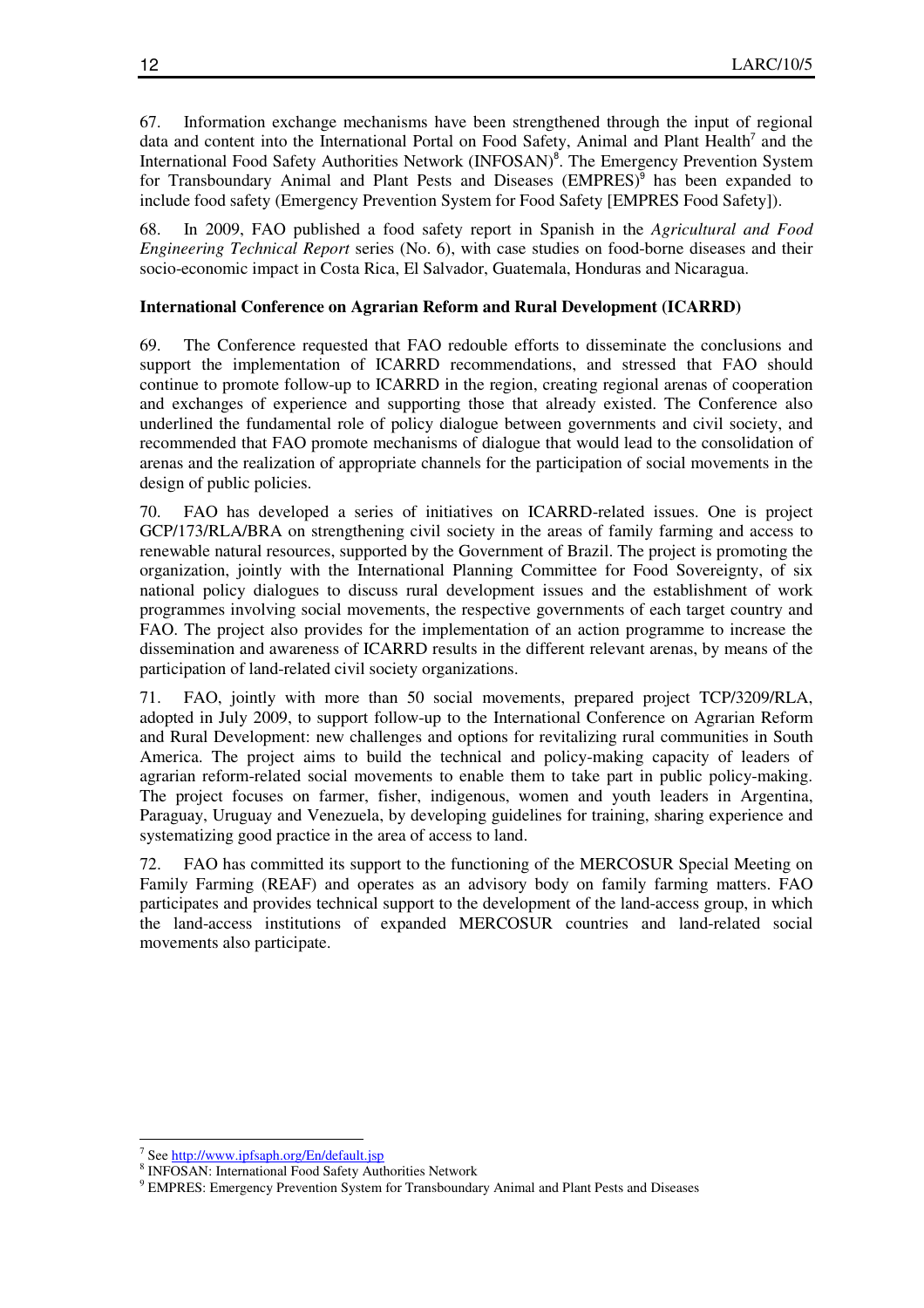# **Policies to promote and/or strengthen the participation and joint action of public and private actors in rural development**

73. The Conference stated that it was important for FAO to support the strengthening of grassroots organizations to facilitate the integration of family farming into agricultural markets.

74. FAO has developed a technical cooperation programme to strengthen civil society, with the aim of improving the conditions to enable civil society to participate in various public and private, national and international bodies to help design public policies. This project was the subject of wide consultation with representatives of social organizations throughout the region. Still ongoing in five countries in the region is programme GCP/173/RLA/BR on national dialogues between civil society and governments in matters relating to access to land and rural development, where civil society is represented by the International Planning Committee for Food Sovereignty. As part of programme GCP/RLA/169/SPA, a project on training and sharing experience on territorial development is being conducted in partnership with the MERCOSUR Coordinating Body for Family Farming Organizations (COPROFAM), the main organization representing family producers at the Special Meeting on Family Farming. The aim of this programme is to help boost the participation of the region's farmer leaders and organizations in public policies, by incorporating the territorial development approach into their initiatives and proposals.

75. With the support of the Italian trust fund for food security, FAO developed a regional project for Central America aimed at strengthening selected agrochains in the subregion. Programme GCP/RLA/176/ITA seeks to improve food security in four Central American countries (El Salvador, Guatemala, Honduras and Nicaragua) by enhancing agricultural product marketing, as well as efficiency and equity in selected agrochains. The great majority of Central America's commercial smallholder farmers have weak links with markets and are unable to add value to their products, which reduces their income and causes food and nutritional insecurity in their families. The project tackles this problem from the standpont of the agricultural value chain, extending from production in the field, through the processing or value-adding link and finally to marketing value-added products on local and international markets. The project endeavours to resolve the problems arising in specific production chains in certain geographical areas (in particular the lack of direct links with commercial management and value-adding processes), which are of special importance to food security.

# **Transboundary animal diseases**

76. The Conference underlined the need for FAO documents to indicate clearly and unequivocally the diseases that are not present in the region and highlighted the qualities and assurances that the existing prevention and control systems provide for boosting confidence in the animal health resources of countries in the region. The export-oriented nature of Latin American and Caribbean livestock products makes it essential to highlight this characteristic that distinguishes and favours the region.

77. FAO, via its multidisciplinary technical groups for South America, Central America and the Caribbean, has provided support to countries in the prevention of transboundary animal diseases not present in the region, such as highly pathogenic avian influenza H5N1 and bovine spongiform encephalopathy, and has assisted in the progressive control and eradication of foot and mouth disease, classical swine fever and New World screwworm. It also responded urgently to country requests resulting from the occurrence of emerging diseases such as 2009 pandemic influenza A (H1N1) virus infection at the animal–human interface and outbreaks of low pathogenic avian influenza H5N2 in Haiti and the Dominican Republic and of porcine enterovirus encephalomyelitis in Haiti. In all cases, the diseases not present in Latin American and Caribbean countries were clearly indicated.

78. The Conference stated its concern over excessive measures that unjustifiably restricted market access in the event of outbreaks or animal health problems. It stated that FAO should contribute towards the promotion of the international standards of the World Organisation for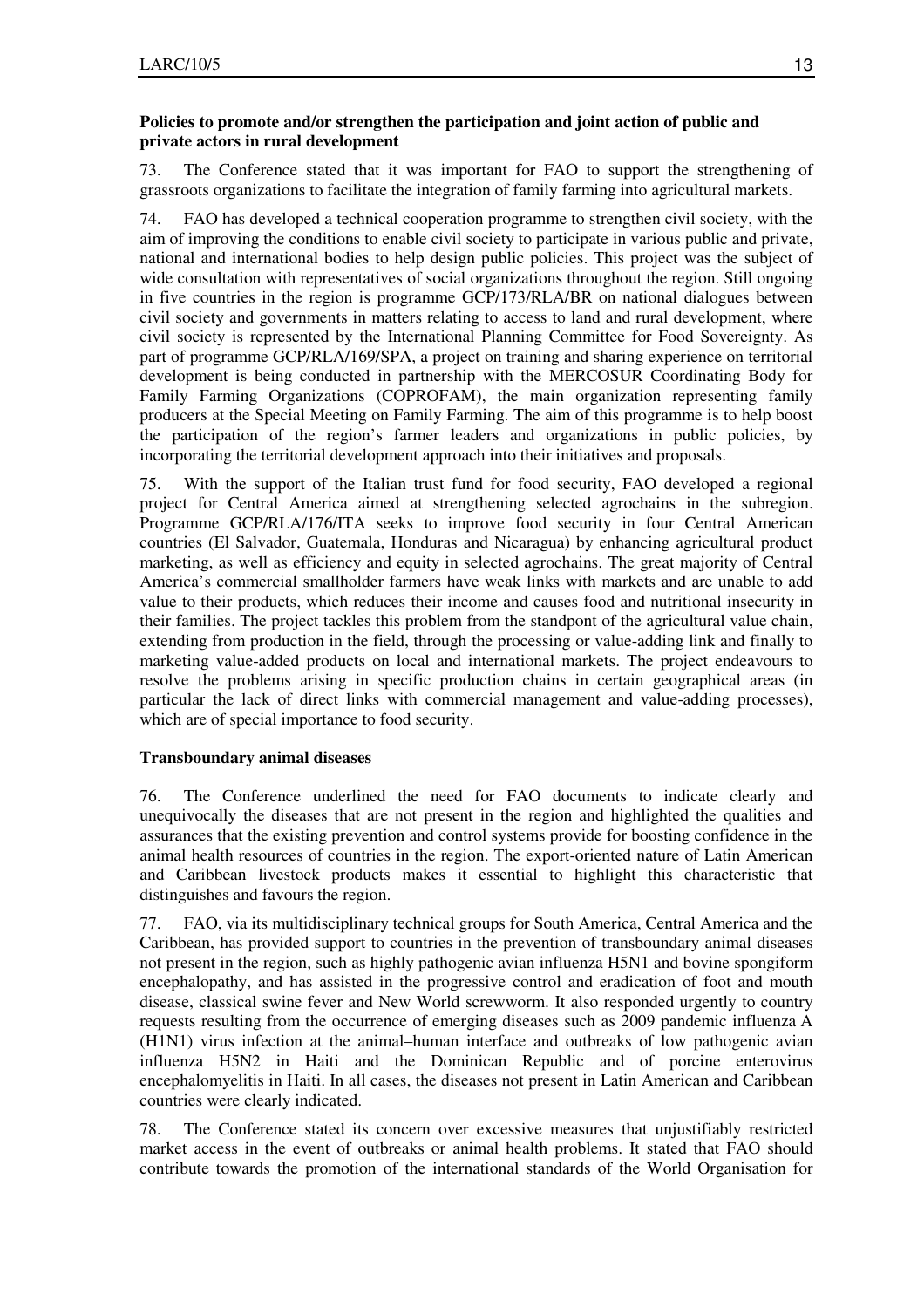Animal Health (OIE), as the unjustified application of sanitary restrictions on a wide range of products of animal or plant origin, when originating from an area with a declared disease outbreak, had seriously affected the region's member countries.

79. FAO has been working in synergy with OIE to assist countries in improving the quality of national veterinary services, supporting them in complying with international standards for safe trade, as in the case of bovine spongiform encephalopathy in nine countries of Central America and the Caribbean, helping to avoid unjustified restrictions on free trade.

80. The Conference requested that FAO and other international institutions promote and provide technical support to cooperation between countries for the prevention, control and eradication of transboundary animal diseases, involving governments, research centres and agricultural producers, optimizing skills availability and drawing upon different experiences.

81. FAO has promoted and boosted cooperation among countries of North America, MERCOSUR and international organizations to lay the foundations for the progressive control and eradication of New World screwworm from Southern Cone and Andean countries, coordinating and complementing the progressive control of foot and mouth disease. In Central America and the Caribbean, FAO has promoted cooperation and complementarity among veterinary diagnostic laboratories with respect to endemic, transboundary and emerging animal diseases, thereby optimizing skills availability.

# **Opportunities and challenges of biofuel production for food security and the environment in Latin America and the Caribbean**

82. The Conference recognized the complexity of the issues and the need for further examination to maximize the potential opportunities of bioenergy production and to minimize the possible risks of adversely affecting food security and the environment. The Conference also believed that FAO could make an important contribution by supporting the mapping of the bioenergy capacity of each country and the biofuel production potential of interested countries.

83. A number of joint activities were carried out with the Economic Commission for Latin America and the Caribbean (ECLAC), the Inter-American Institute for Cooperation on Agriculture and the Latin American Energy Organization (OLADE). In addition, four case studies were conducted on local development based on small-scale biodiesel production using a variety of raw materials (recycled edible oils in Chile, beef tallow in the Bolivia, raw materials from family farming in Brazil, and jatropha in Guatemala).

84. A software programme (Biosoft) was developed to make an economic and financial assessment of biodiesel projects, and training was given to trainers from Central and South America. FAO conducted the regional project GCP/RLA/170/SPA on the implications of public biofuel policies on food security in Argentina, Colombia and Paraguay. A study on the suitability of land for producing agricultural energy crops was carried out in Argentina and Mexico, and for wood energy crops in Chile.

# **Improving food and agricultural statistics**

85. FAO has responded to the needs expressed by countries in the region in the form of direct requests from governments, and to recommendations adopted by meetings between the FAO working group on agricultural statistics and the Inter-American Institute for Cooperation on Agriculture in Mexico in 2007 and Brazil in 2009, as well as by other regional or expert meetings. The most important aspects are technical assistance to countries by means of FAO field programmes and projects. The main technical support areas are: agricultural censuses; improving institutions and agricultural statistics systems already in operation; agricultural statistics for food security and for information and warning systems; and processing and dissemination of statistical data. All the projects give high priority to improving the technical and operational capacity of national agricultural statistics systems. Most of the projects are financed using FAO Technical Cooperation Programme funds and trust funds. The latest activities relating to the FAO field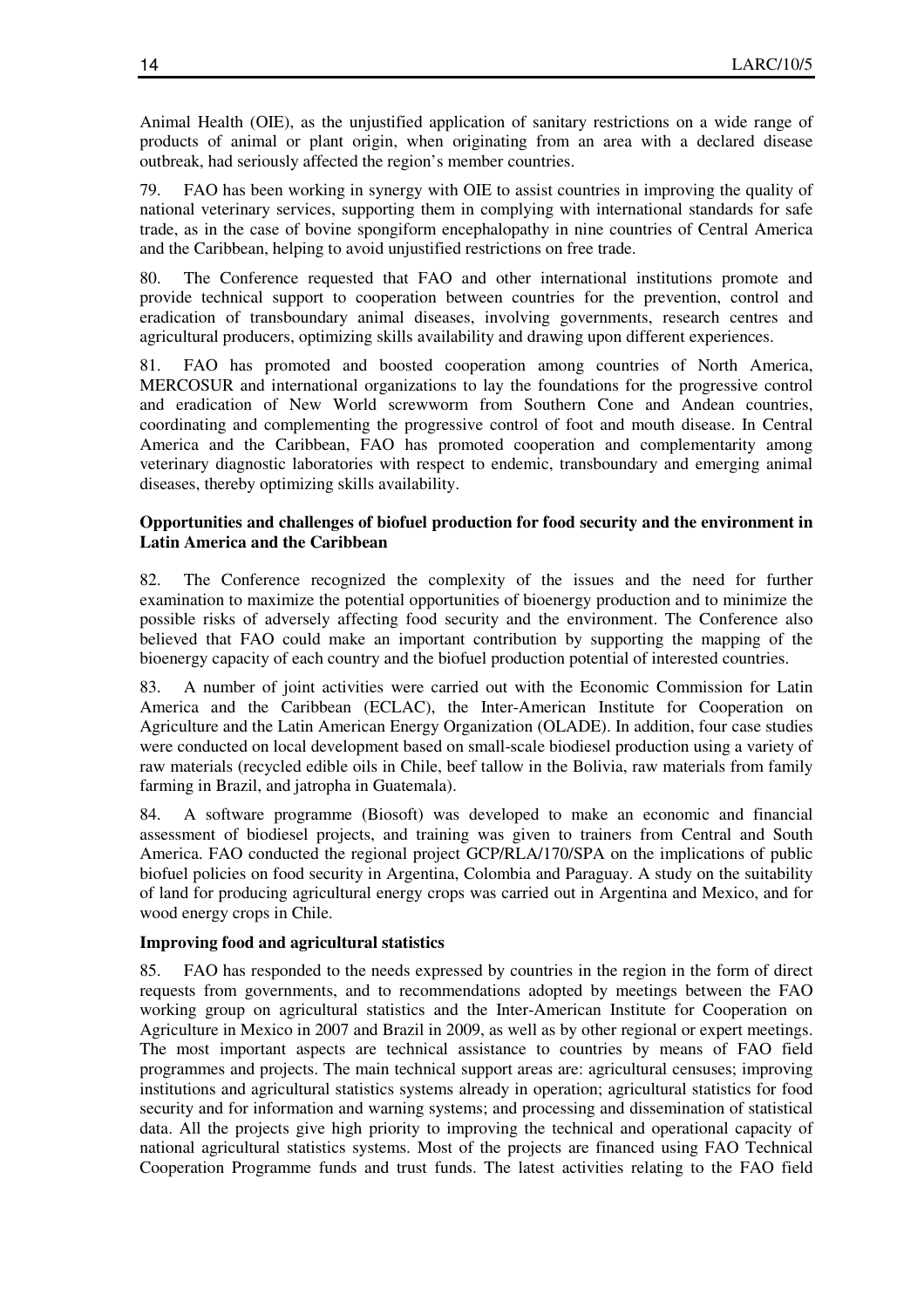programme include: formulation of statistics and agricultural census projects (Haiti, Panama); preparation or implementation of agricultural censuses (Grenada, Haiti, Peru, Saint Lucia, Suriname); agricultural statistics for food security and for information and warning systems (Bolivia, Peru); support in preparing supply utilization accounts and food balance sheets (Bolivia, Ecuador, Panama, Peru); and formulation of a CountrySTAT project in Chile.

86. At its fortieth session in February this year, the United Nations Statistical Commission stressed that agricultural and rural statistics are essential for policy-making and that strategic direction was needed to meet the increasing demand for information at both the international and country levels, especially in the light of the recent food crisis. It also emphasized the important role of agriculture ministries and other institutions in the compilation of agricultural statistics, as well as the coordination role of national statistical offices and national statistical councils. It therefore supported the development of a strategic plan based on the recommendations set out in the report of the FAO working group on agricultural statistics submitted to the Commission, which included: establishing a set of core data that countries will provide; integrating agricultural statistics into the national statistical system; and developing a sustainable statistical system through good governance and statistical capacity-building. It also recognized the important role of FAO as the specialized agency in this field, and welcomed its commitment and effort to involve ministries of agriculture, through its governing bodies, in the development of the global strategy and the implementation plan. It requested that a Friends of the Chair group be formed to coordinate the development of the global strategy for presentation to the Statistical Commission at its forty-first session. The Friends of the Chair group, established immediately after the fortieth session of the Statistical Commission, has been led by Brazil (Mr Eduardo Pereira Nunes) and includes Australia, Brazil, China, Cuba, Ethiopia, Italy, Morocco, the Philippines, the Russian Federation, Trinidad and Tobago, Uganda, the United States of America, FAO and the United Nations Statistics Division both as observer and serving as the secretariat, the Statistical Office of the European Communities (EUROSTAT) (observer) and the World Bank (observer).

87. Under the guidance of the Friends of the Chair, FAO and the World Bank prepared a first draft of the global strategy, which then became the subject of a series of meetings and conferences during 2009 (including the meeting of the FAO working group on agricultural statistics with the Inter-American Institute for Cooperation on Agriculture, Río de Janeiro (Brazil), 10 to 12 November 2009) where revisions were made, leading to the presentation of the report to the fortyfirst session of the Statistical Commission. The main elements of the global strategy are as follows: (a) a conceptual framework, based on a thorough assessment of users' data needs, that broadens the scope and coverage of agricultural statistics to include aspects of fisheries, forestry and rural households and establishes the need for a survey framework that provides a linkage between the farm as an economic unit, the household as a social unit and the land they occupy in the natural environment; (b) a national and international agreement on a minimum set of core data to be provided, because the data requirements identified in the conceptual framework exceed what any country can provide for the same point in time; (c) the integration of agriculture into the national statistical system. The challenges presented in the conceptual framework point directly to the integration of agriculture into the national statistical system. The global strategy provides the framework for achieving integration, which includes the development of a master sample frame for agriculture, its use in an integrated survey system and the implementation of a data management system; (d) the sustainability of agriculture statistics. Under the conceptual framework leading to the integration of agriculture into the national statistical system, good governance will be required to bring together the efforts of the different stakeholders, especially national statistical institutes and ministries of agriculture. While the global strategy provides a framework for integration, it leaves the responsibility for implementation up to each country, and suggests that this may be accomplished through the formation of national statistics councils; and (e) the global strategy concludes with a description of the challenges remaining and outlines the way forward through the development of an implementation plan.

88. The Statistical Commission was asked to note that the global strategy is a long-term plan whose implementation will need to be preceded by a review of the governance of the national